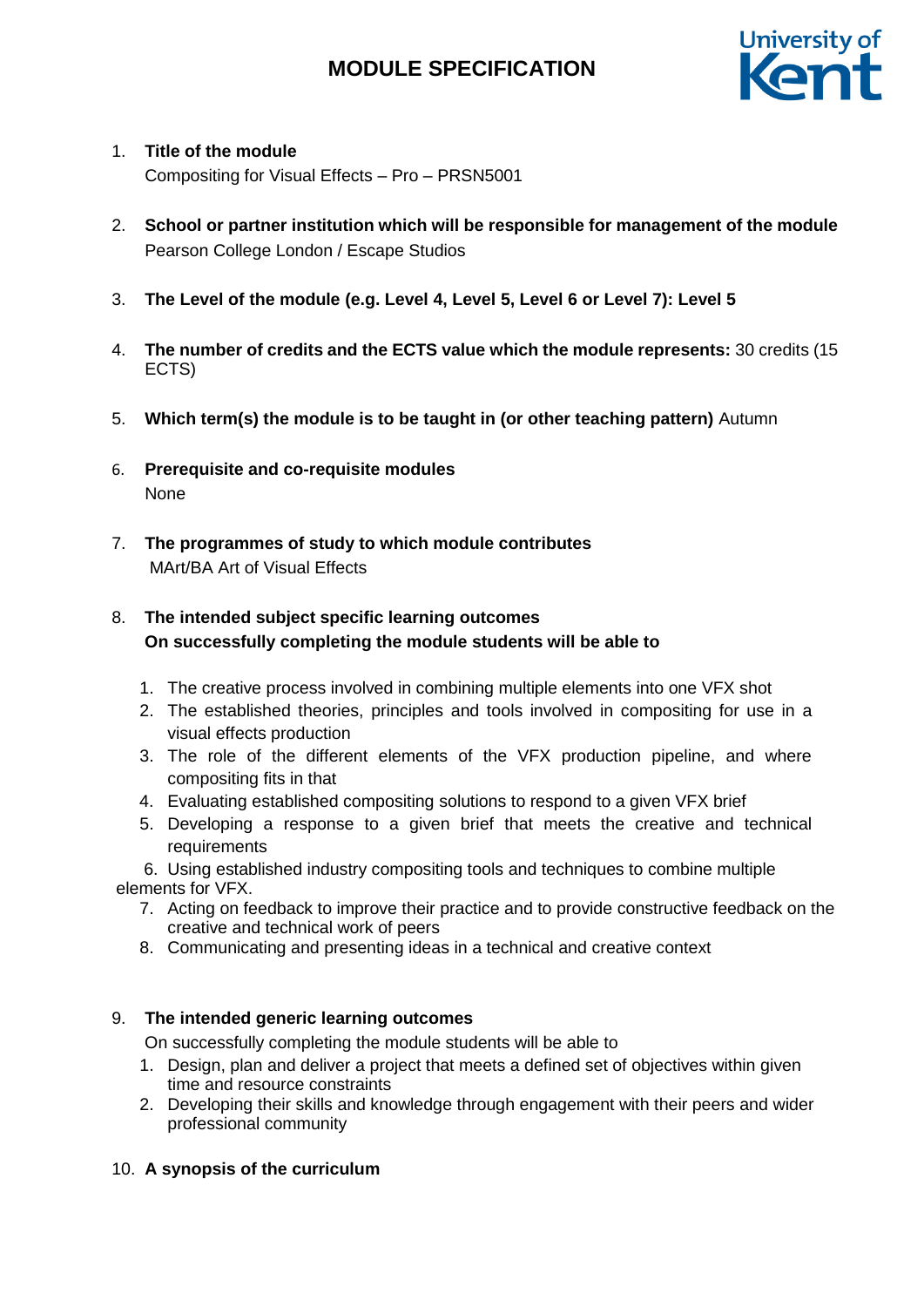

Complementing the *3D for Visual Effects - Pro* module, this module aims to deepen knowledge and application of advanced compositing skills. Often referred to as "the invisible art", compositing is the creative process of combining different elements from multiple sources, to create a final lifelike illusion. The students will be using industrystandard software to create these illusions, with tutorials, studio time, and practical sessions equipping them with the skills they need to become high-end compositors.

In short, the purpose of this module is to develop students' ability to combine multiple image elements to a professional standard using established industry software and techniques. The aims are:

- To develop students' understanding of and expertise in compositing techniques for use in a professional VFX environment.
- To introduce students to the requirements of compositing for visual realism in the VFX process.
- To give students an understanding of VFX industry pipelines including creative development, compositing and technical processes

Keywords: Compositing, VFX, TV, film

Outline syllabus:

- The theory and practice of professional VFX compositing pipelines
- Compositing CG renders
- Camera tracking
- 3D projections and environments
- Advanced 2D toolset

#### 11. **Indicative Reading List**

#### *Recommended*

- *Digital Compositing for Film and Video*, 3rd edition, Wright, Steve (2010)
- *The Art and Science of Digital Compositing: Techniques for Visual Effects, Animation and Motion Graphics*, 2nd edition, (The Morgan Kaufmann Series in Computer Graphics), Brinkmann, Ron (2008)
- *Nuke 101: Professional Compositing and Visual Effects*, 1st edition, Ganbar, Ron (2011), Peachpit Press.
- *Nuke 101: Professional Compositing and Visual Effects*, 2nd edition, Ganbar, Ron (2014), Peachpit Press
- *Digital Compositing with Nuke*, Lanier, Lee (2012). Focal Press.

#### *Electronic*

- <http://www.nukepedia.com/>
- Association for Computing Machinery <http://dl.acm.org/>

## 12. **Learning and Teaching Methods**

Learning and teaching takes place through four key modes of delivery. These provide a blend of technical skills training, exploration of theory and praxis, application in the studio, and self-directed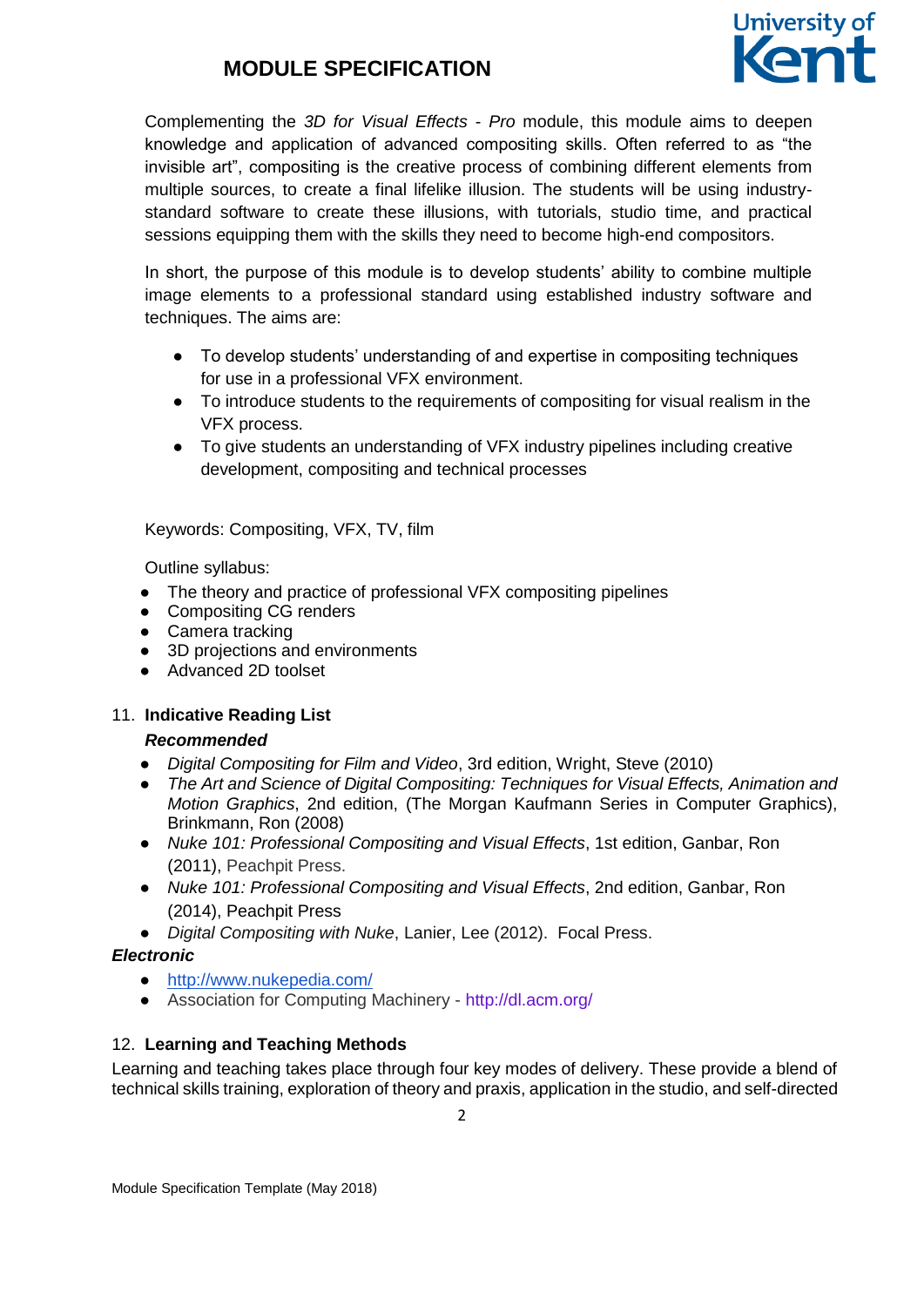

study and development time. The balance differs depending on the type of module. As this is a Craft module, the balance is skewed in favour of Skills Sessions.

| Total                  | 300 hours    |
|------------------------|--------------|
| Self-Directed          | $c.80$ hrs   |
| Studio Time            | $c. 100$ hrs |
| <b>Tutorials</b>       | $c. 20$ hrs  |
| <b>Skills Sessions</b> | c. 100 hrs   |

#### 13. **Assessment methods**

#### **13.1 Main assessment methods**

Formative assessment will be provided throughout the module, both in terms of feedback on work in progress during Skills Sessions and Tutorials.

Summative assessment will be based on a Portfolio and Retrospective, and assessed using one or more of the Assessment Types (see Programme Specification).

#### **Compositing exercise (Formative 0%)**

This assignment will require the student to combine elements into images in response to given briefs. Present for formative feedback at a Studio Crit.

#### **Composited shot preproduction (Formative 0%)**

This assignment will require the student to create initial work for their response to the compositing brief. Present for formative feedback at a Studio Crit.

#### **Assignment 1: Individual composited shot (75%)**

The assessment will test Learning Outcomes: K1, K2, K3, I1, I2, S1, S2, S3

In this assignment, the student should respond to a given brief for a composited shot incorporating multiple elements into a real image. Alongside the image development, build a portfolio of progress through the project. This portfolio should be in the form of an online blog and as well as containing written elements it should also contain images and video to help describe the development of the project. The aim is to provide detailed insight into the tools and techniques the student is learning as well as the creative and technical decisions they make. It is expected that they provide some critical analysis of their own work and draw some conclusions from it.

The portfolio will be assessed through a Portfolio Review.

#### **Assignment 2: Individual Retrospective (25%)**

The assessment will test Learning Outcomes: T1, T2

Students will be required to use the learning outcomes as starting points for an enquiry into their work over the course of the module. How does their work relate to established theory and practice? How well did they do? What might they do differently next time? They will need to write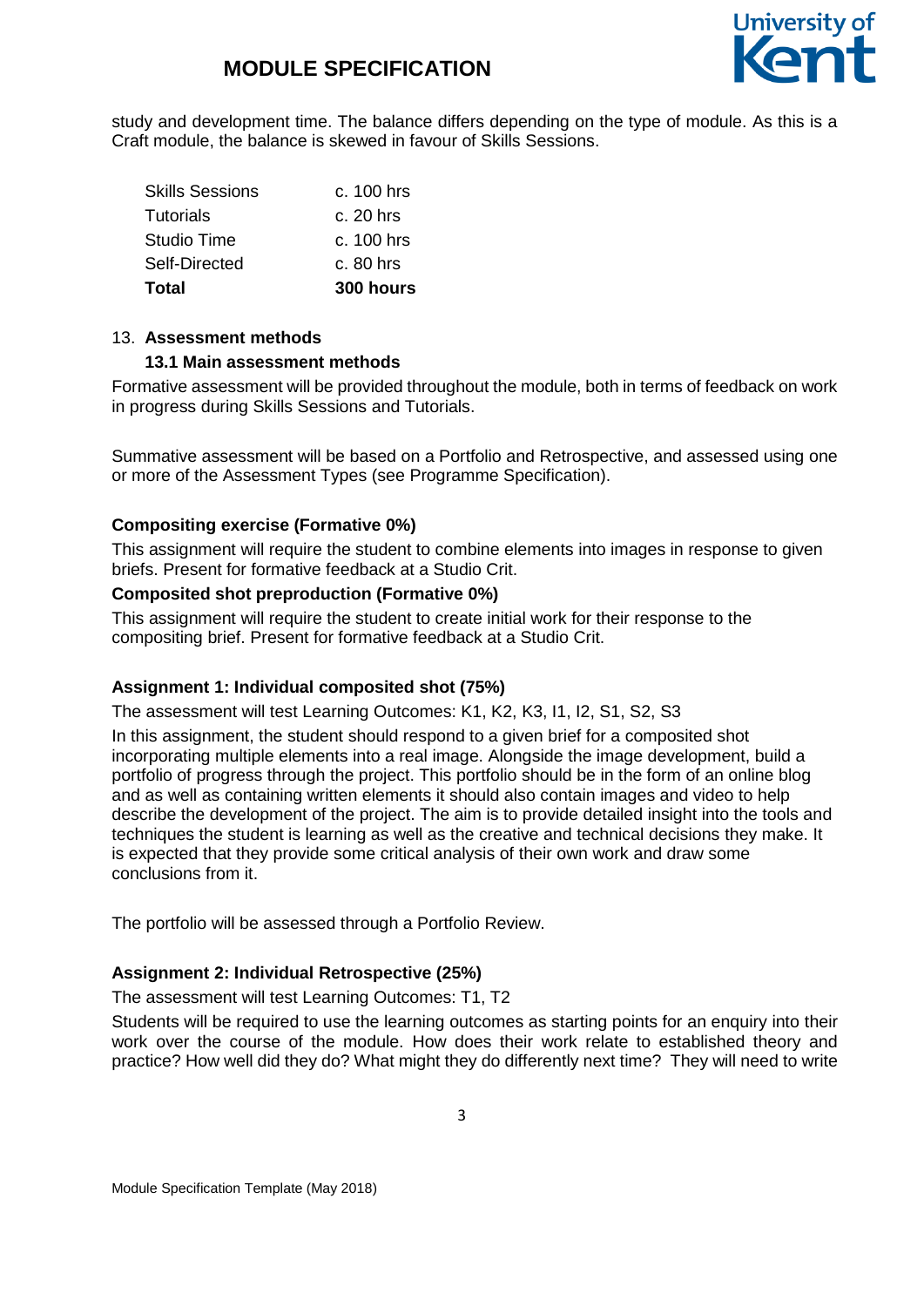

their analysis, give themselves a grade based on the grading criteria, and present this for moderation and assessment.

13.2 Reassessment methods

#### 14. **Map of module learning outcomes (sections 8 & 9) to Learning and Teaching Methods (section12) and methods of Assessment (section 13)**

| <b>Module learning outcome</b>      | 8.1 | 8.2 | 8.3 | 8.4     | 8.5      | 8.6      | 8.7 | 8.8 | 9.1      | 9.2 |
|-------------------------------------|-----|-----|-----|---------|----------|----------|-----|-----|----------|-----|
| <b>Learning/ teaching</b><br>method |     |     |     |         |          |          |     |     |          |     |
| <b>Skills Sessions</b>              | X   | X   | X   | $\sf X$ | $\times$ | X        | X   | X   | $\times$ | X   |
| <b>Tutorials</b>                    | X   | X   | X   | X       | X        | $\times$ | X   | X   | $\times$ | X   |
| <b>Studio Time</b>                  | X   | X   | X   | X       | X        | X        | Х   | X   | X        | X   |
| Self-Directed                       | X   | X   | X   | X       | X        | X        | X   | X   | X        | X   |
| <b>Assessment method</b>            |     |     |     |         |          |          |     |     |          |     |
| Composited shot                     | X   | X   | X   | X       | X        | X        | X   | X   |          |     |
| Retrospective                       |     |     |     |         |          |          |     |     | X        | X   |

#### 15. **Inclusive module design**

The Collaborative Partner recognises and has embedded the expectations of current disability equality legislation, and supports students with a declared disability or special educational need in its teaching. Within this module we will make reasonable adjustments wherever necessary, including additional or substitute materials, teaching modes or assessment methods for students who have declared and discussed their learning support needs. Arrangements for students with declared disabilities will be made on an individual basis, in consultation with the Collaborative Partner's disability/dyslexia support service, and specialist support will be provided where needed.

#### 16. **Campus(es) or Centre(s) where module will be delivered:**

Pearson College London / Escape Studios

#### 17. **Internationalisation**

Visual Effects is by its nature an international discipline, and learning resources, materials and directed learning will include resources, examples and case studies from across the world.

#### 18. **Partner College/Validated Institution:**

Pearson College London / Escape Studios

#### 19. **University School responsible for the programme:**